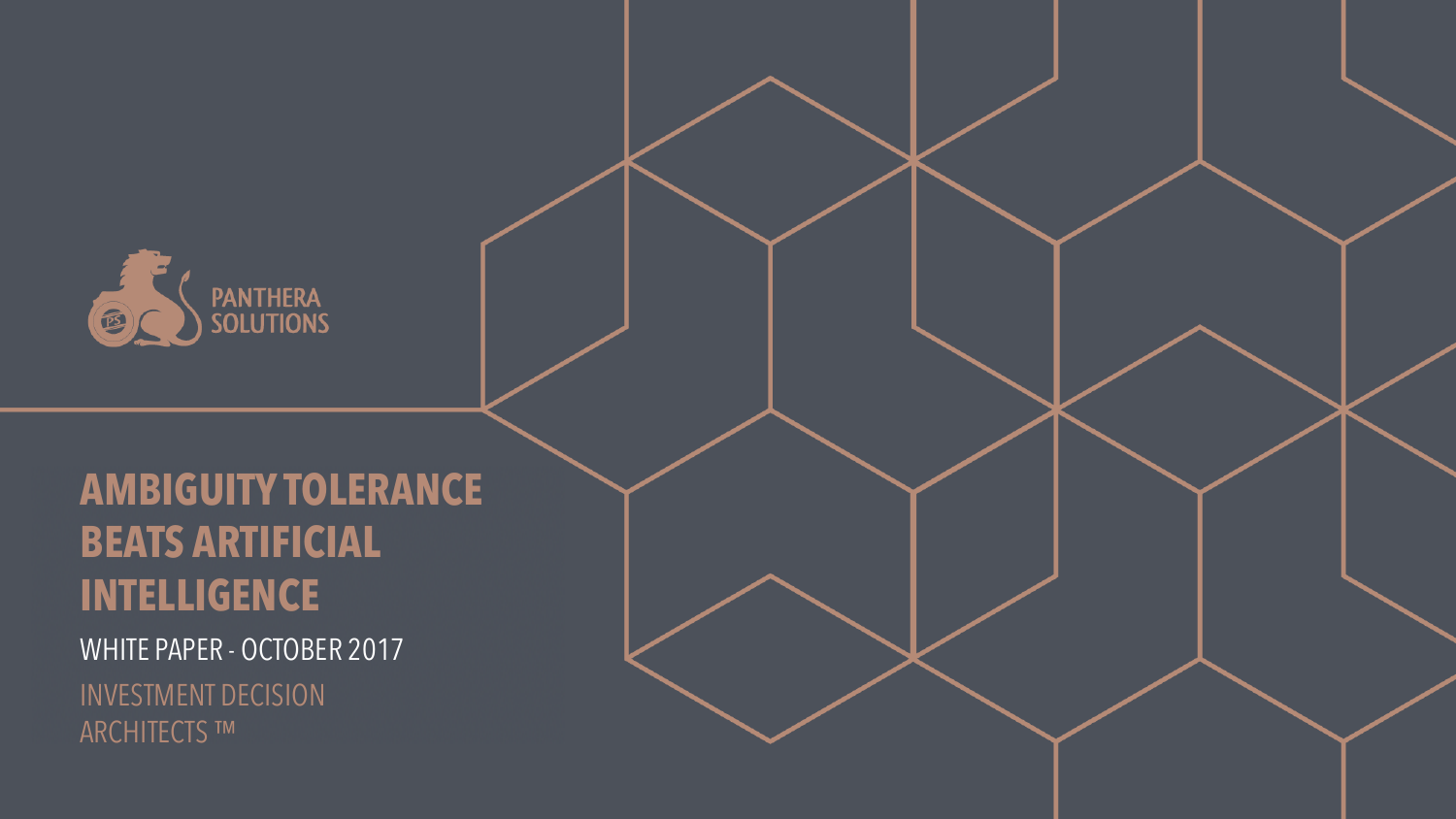

**SUMMARY** This article intends to demystify the use of artificial intelligence in asset management. Readers will learn how to embed AI in their professional investment decision architecture, by<br>managing their own ambiguity

#### INTRODUCTION

As independent applied behavioural finance experts, our consulting and training empowers professional investors to make more rational investment decisions within an aligned choice architecture.

In recent years we have increasingly experienced the need to conduct primary research on asset allocation phenomena ourselves, as the financial literature was still occupied with dogmatic shadowboxing on active/passive, efficient/irrational, alpha/beta or smart/dumb beta. Our research empowers us and our clients to better distinguish between relevant signals and inconsequential noise of new asset allocation-related insights, as shown in our analyses for risk parity [\(here\)](http://www.dasinvestment.com/nc/investments/fonds/news/datum/2012/11/20/risk-parity-eine-modeerscheinung-unterschaetzt-ihren-blinden-fleck/), smart beta [\(here\)](http://www.panthera.mc/2014/09/psc-914-smart-beta-dekonstruktion/), ethical/unethical asset allocation methodologies [\(here\)](http://www.panthera.mc/2015/02/unethische-asset-allocation-methoden/) or our ground-breaking research on measuring the global capital stock [\(here\)](https://papers.ssrn.com/sol3/papers.cfm?abstract_id=2808438).

This article intends to contribute to a growing debate about using Artificial Intelligence (AI) in investment management by demystifying what AI can and cannot do for a professional investment process. It is a sequel to our article on how to establish High Performance Investment Teams© in early 2016.

#### 1. ASSET MANAGEMENT INDUSTRY (R)EVOLUTION

#### 1.1 COMPETITIVE EDGE - A PREREQUISITE FOR SURVIVAL

As summarized in our [recent article](https://blogs.cfainstitute.org/investor/2017/03/30/survival-strategy-a-learning-investment-team/) for the CFA-Institute, in an increasingly competitive environment in the asset management industry, all but a few investment firms can only survive if they specialize by establishing and maintaining an innovation-driven competitive edge through a unique investment process and a learning organization. For an example, consider the statements of the [designated Vanguard-CEO Tim Buckley,](http://www.institutional-money.com/news/uebersicht/headline/vanguard-der-preiskampf-hat-gerade-erst-begonnen-137175/?tx_fizend_pi2%5bref%5d=2) who recently announced that Vanguard will intensify its predatory competition agenda as the price war on standardized investment strategies has only just begun.

#### 1.2 CAPITAL MARKET CHARACTERISTICS

In search for a niche to specialize in, market participants need to accept the characteristics of capital markets: they are complex, adaptive systems with a high level of endogenous dynamic, driven by a large number of heterogeneous market participants with imperfect information and bounded rationality.

Finance is first and foremost a social science. Financial market participants can optimize their interactions by more accurately understanding the behavior of other market participants, while understanding their own behavior. This understanding of how market participants can optimize their own investing behavior comes as a rather recent phenomenon. IT support tools are playing a significant role in this optimization. Artificial Intelligence is a special case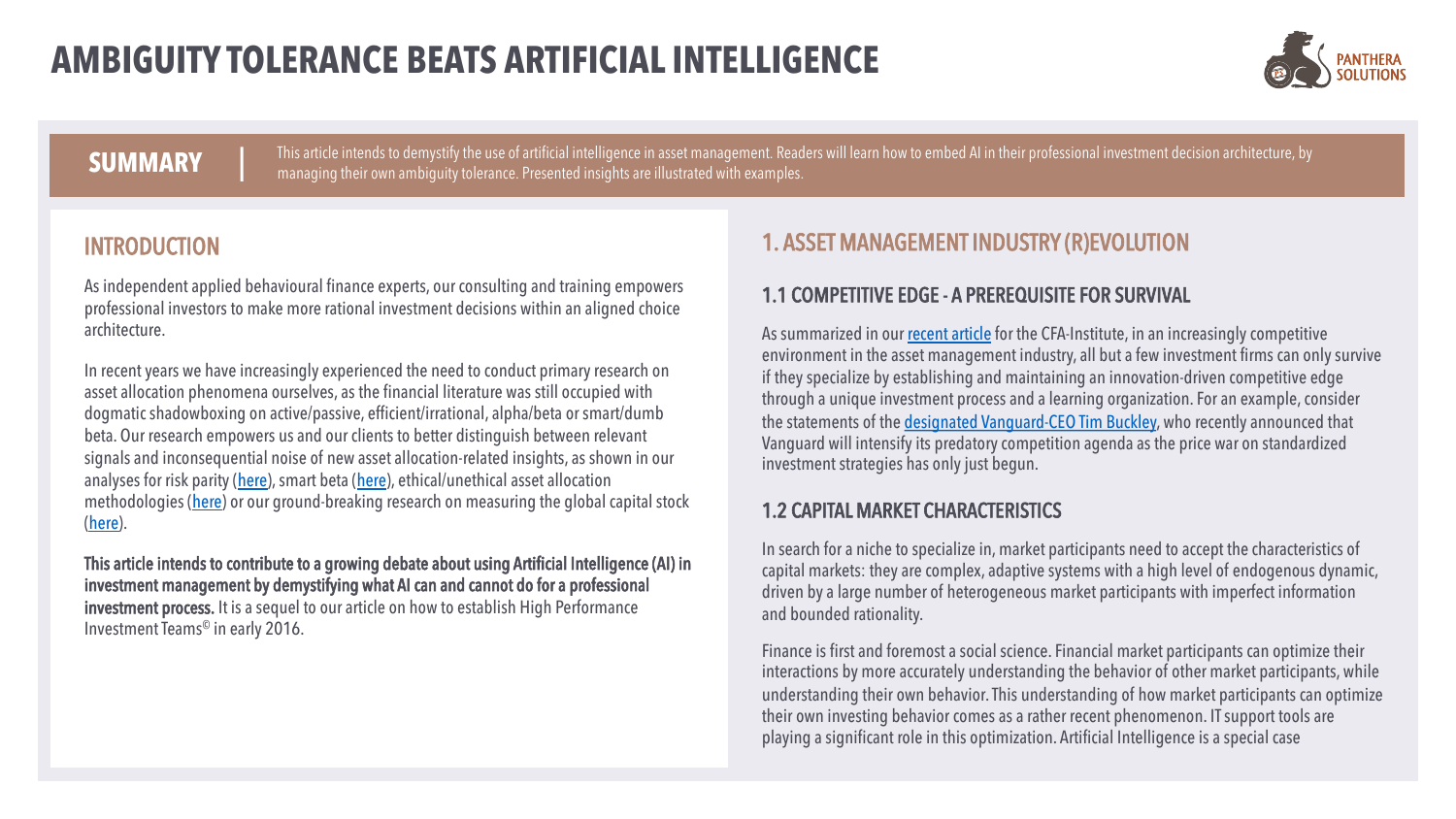

as it carries, through its deep learning engine, the potential of going beyond an IT support tool, entering the field of "Autonomous Intelligence". The primacy of the human investment decision maker is being questioned.

#### 2. ARTIFICIAL INTELLIGENCE

#### 2.1 ARTIFICIAL INTELLIGENCE PROMISES SALVATION

Like in the early 20<sup>th</sup> century, we are living in a time of rapid technological change, in which our research breakthroughs are ahead of our ability to use them inclusively and responsibly. It should therefore come as no surprise that tools like Artificial Intelligence or Distributed Ledger Technology (i.e. Blockchain) offer a projection surface for a diverse set of aspirations. While both are, at their core, disruptive to many areas of our lives, their development, their implementation and their societal acceptance cannot be achieved abruptly.

#### 2.2 ARTIFICIAL INTELLIGENCE - ENDGAME SCENARIOS

Mark Zuckerberg and Elon Musk [escalated a dispute](http://money.cnn.com/2017/07/25/technology/elon-musk-mark-zuckerberg-ai-artificial-intelligence/index.html) last summer in their debate about endgame scenarios for AI. Elon Musk describes it as a potentially existential threat to the human race, whereas Mark Zuckerberg highlights the numerous positive applications in the future, implying that mankind can make use of it inclusively and responsibly.

The broader public debate about AI oscillates between bullish tech evangelists and the fear of AI, further cannibalizing the economic foundation of the middle class in developed economies, which still sources its relative wealth from earned income. The potential threats for mankind with regards to weapons, jobs and privacy are significant. The age of [surveillance is here.](https://qz.com/1060606/the-age-of-ai-surveillance-is-here/) Elon Musk is not the only one strongly recommending proactive regulation before it is too late to control the outcome.

In early September, Oren Etzioni (CEO of the Allen Institute for Artificial Intelligence) [proposed three rules for how regulate AI,](https://www.nytimes.com/2017/09/01/opinion/artificial-intelligence-regulations-rules.html) derived from the three laws of robotics (Isaac Asimov, 1942). Carlos Perez (CEO, Intuition Machine) derives a [set of rules for AI](https://medium.com/intuitionmachine/how-to-regulate-artificial-intelligence-10725701043b) from existing legislations in other fields like genetic engineering. In short, the Zuckerberg/Musk dispute induced industry insiders in recent months to reflect on how to manage the significant potential for destructive use of AI.

In finance, the awareness of regulators and policymakers on their proactive role is still limited, but slowly growing. The comprehensive [IOSCO report](https://www.iosco.org/library/pubdocs/pdf/IOSCOPD554.pdf) on Fintechs from early 2017 touched on AI briefly, and if then in the context of assisted intelligence, partly of augmented intelligence (see 2.3). The BIS has seen an uptick on AI-related articles from their central banks in 2017. This spring at the "AI and Financial Services/Financial Markets"- conference in Tokyo, Haruhiko Kuroda (BoJ governor) [indicated this growing awareness](http://www.bis.org/review/r170418e.pdf) among regulators and policymakers: *"Policymakers should carefully monitor the impacts of possible application of new information technologies on market structure and price formation. (...) To facilitate the application of AI to financial services, it would be important for relevant entities to establish reliable structures for effective governance and responsibility in case oft al events to ensure public trust to innovate financial services."*

Looking back at the negative implications of unregulated blackboxesvia algorithmic trading (i.e flash crashes) over the last 15 years and the regulators response to those, they would only be consequent, if they are also limiting the reach of autonomous intelligence, therefore demonstrating the primacy of the human investment decision maker. Any other regulatory response would naively believe in self-regulation, an approach that has failed over and over again.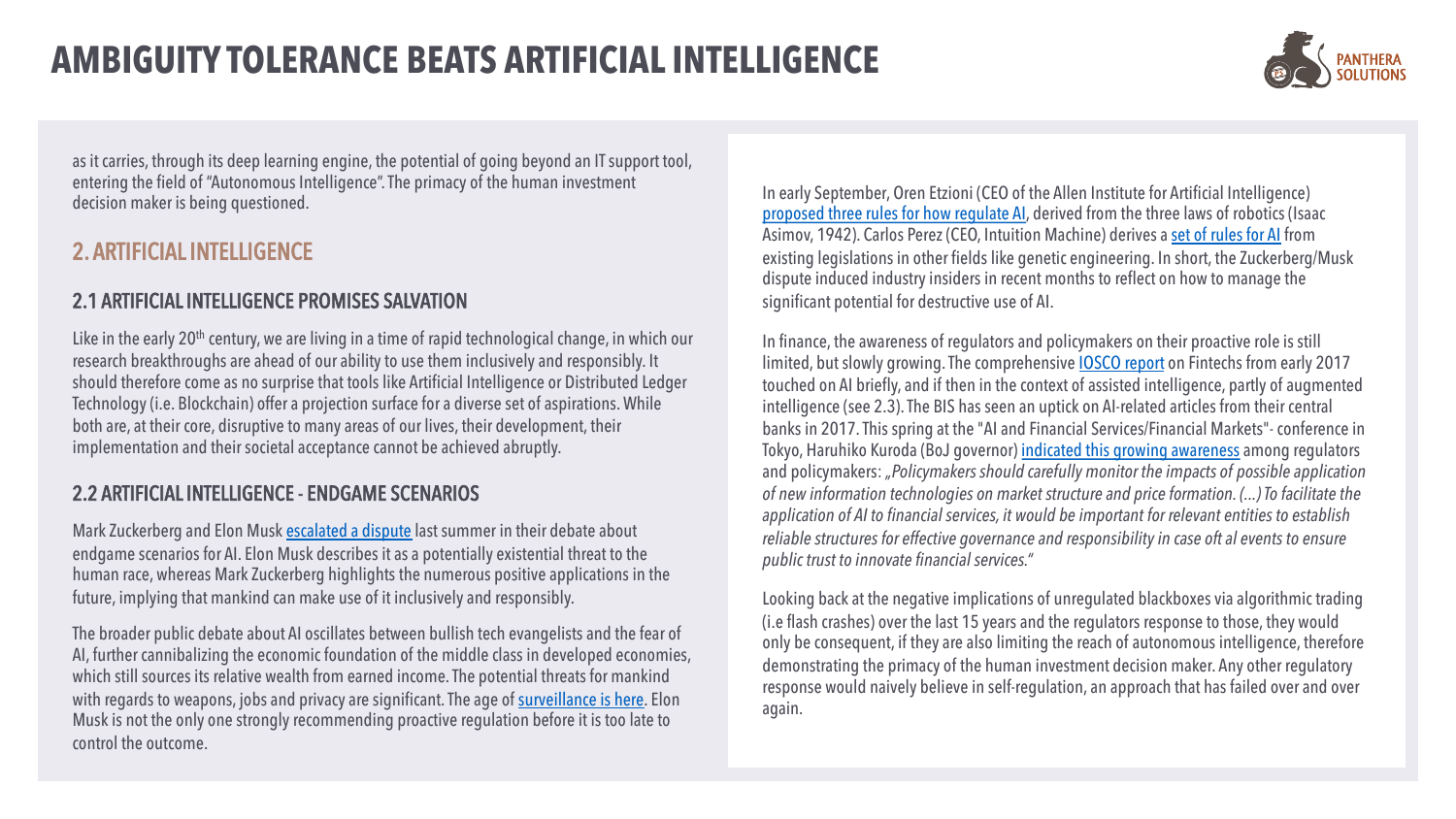

#### 2.3 ARTIFICIAL INTELLIGENCE – STATUS QUO

Coming back from endgame reflections and related regulations to where AI technology currently stands, it allows a more nuanced analysis, as Artificial Intelligence is still far from fulfilling the futuristic promises of its preachers.

The [World Economic Forum](https://medium.com/world-economic-forum/6-ways-to-make-sure-ai-creates-jobs-for-all-and-not-the-few-c57fb218c99f) summarizes our current understanding of AI implications as follows: "*Recent studies, including one from McKinsey and another from the OECD (...) look at specific, repetitive tasks instead of whole jobs and find that, for most of us, some fraction of the work we do each day could be done better with AI, (...) enabling us to spend more time on creative problem-solving and on the parts of our jobs that involve complex human interactions and relationships*."

As Clare Flynn Levy (Founder & CEO, Essentia Analytics) [suggests](https://www.forbes.com/sites/lawrencewintermeyer/2017/06/05/investment-management-and-ai-more-partnership-than-takeover/2/), a useful framework for measuring how far technology's intelligent capabilities extend practically into different sectors and fields, can be found in the work of PwC's Anand Rao. He presents AI as a continuum, which ranges from Assisted Intelligence through to Autonomous Intelligence:

- Assisted intelligence: Computers take on automation of existing processes, including the replacement of repetitive and standardized tasks previously done by humans.
- Augmented intelligence: Where humans and technology learn from each other, empowering humans to do things they couldn't do before.
- Autonomous intelligence: Computers make all the decisions and can program themselves.

The asset management industry is known for being conservative in adopting new technologies. For instance, in the PwC 2016 Data & Analytics Survey of over 2100 senior executives, the asset management industry stood out in its dependence on human judgment in investment decision making. In our [CFA-Institute article](https://blogs.cfainstitute.org/investor/2017/03/30/survival-strategy-a-learning-investment-team/) on AM survival strategies, we called the following "Schuller's Law": The less personal the variable to be optimized in an investment process, the lower the organizational resistance. Due to the shown dependence, optimizing an investment decision process is facing high resistance.



PwC's Global Data and Analytics Survey: Big Decisions TM. Base: 2,106 senior executive

**Illustration A** Slow Technology Adoption. © PwC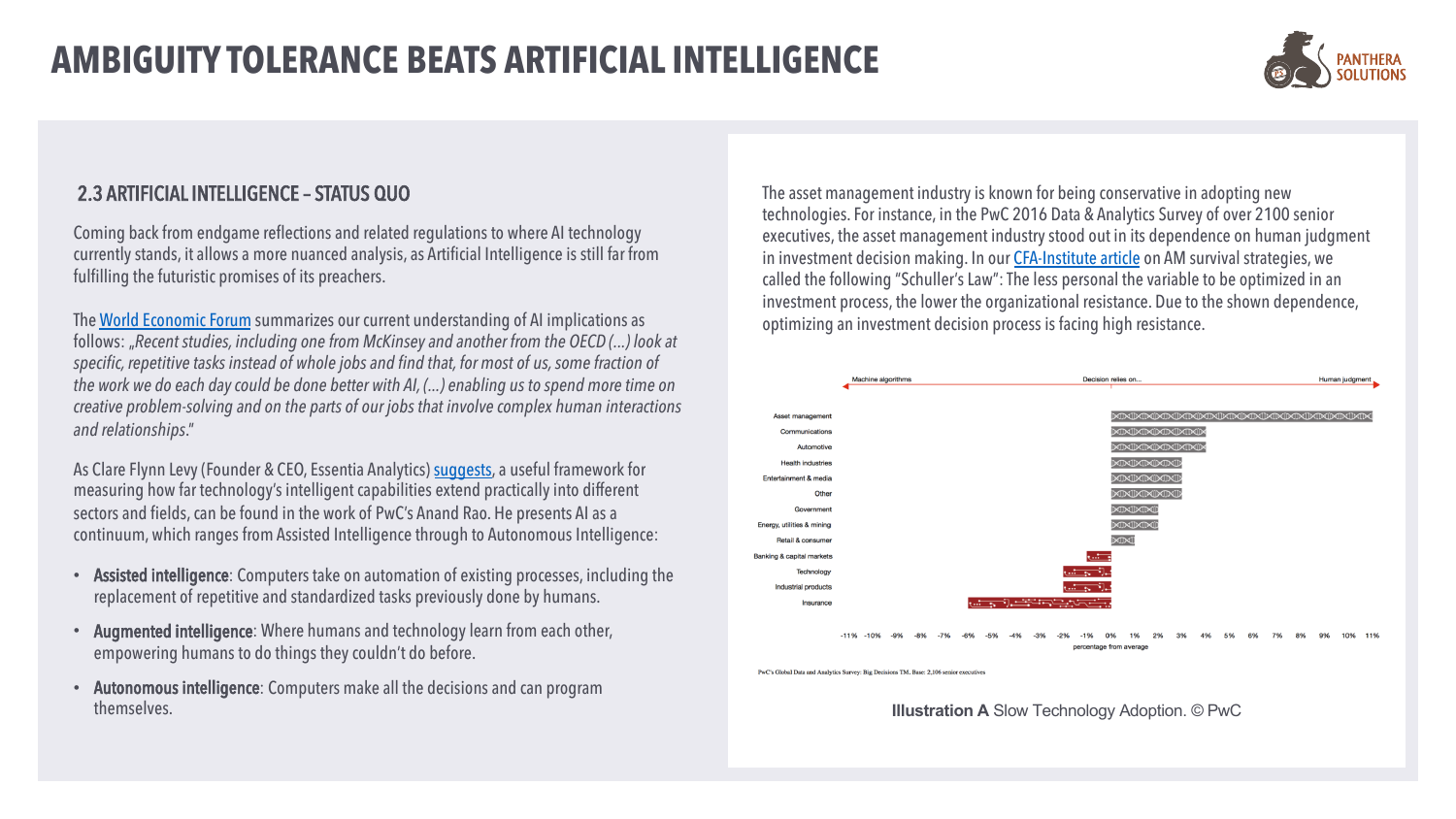

Concluding on Anand Rao´s categorization, we can say that the asset management industry currently uses AI as "Assisted Intelligence" and is slowly shifting towards "Augmented Intelligence", an expression coined by IBM. Taking into account the Zuckerberg/Musk exchange and the manifested antipathy of the regulators for black boxes, "Autonomous Intelligence" might neither be technologically possible, nor regulatory compliant in the foreseeable future.

However, especially hedge fund managers are working intensively on exploiting the use of AI to the maximum. At the forefront Man Group, Renaissance Technologies, Two Sigma and Bridgewater Associates [can be named](https://www.bloomberg.com/news/features/2017-09-27/the-massive-hedge-fund-betting-on-ai). In their AI-systems, humans are playing a different role. Nick Granger (Man Group): *"For all the talk of machines eliminating the need for humans, the job of building and managing an AI system is labor-intensive, which means Man is more interested in hiring engineers and data scientists than MBAs. Completely autonomous machines aren't taking over anytime soon. (…) The idea that the humans will just disappear and would be banned from the process is just not right. (…) It's just that they move to different tasks, to higher value-added tasks. We need smarter humans than we did."*

First investment products [are being managed](http://www.institutional-money.com/news/uebersicht/headline/kuenstliche-intelligenz-statt-trader-sapiens-es-beginnt-jetzt-134799/?tx_fizend_pi2%5bref%5d=2) by Artificial Intelligence to a varying extent. Their [results are mixed.](https://www.cnbc.com/2017/07/12/machines-hedge-funds-humans-quants.html) Finance is perhaps AI´s most daunting challenge (see ´Capital Market Characteristics´ above).

#### 3. PRIMACY OF HUMAN INVESTMENT DECISION MAKER

The AI conclusion from above allows to revert to the still dominant human factor in the investment decision process. Over the last 35 years, behavioral economics and finance-related research has led to the insight that neither are market participants rational, nor are markets efficient. However, being as rational as possible in applying a market participants

specialization leads to a competitive edge due to minimizing cost and behavioral gap penalties.

#### 3.1 DEFINITION OF RATIONALITY

To measure the extent to which an investment decision is rational requires a workable definition of rationality. Theories of rationality in the history of science are a rather recent phenomenon, emerging at the beginning of the 20<sup>th</sup> century as a result of the reflection on the progress made in different sciences, trying to combine the different approaches to science and their respective understanding of rationality to a meta-description (Bruner, 2006). For instance, philosophers (Husserl, 1965; Derrida, 2005) focused on disentangling the relationship between reason and the reasonable to better understand the history of thought and its progress. During the second half of the century, constructivism established itself as foundation for research conducted on the meta-description.

In recent years, the fast progressing visualization and localization techniques in cognitive neuroscience helped to establish a standard model for defining rationality by adding a biological foundation to the theories of rationality, consolidating several of them while staying compatible to the constructivism framework (Cortes, 2016).

#### 3.2 THINKING – A FULL-BODY EXERCISE

According to the standard model in cognitive neuroscience (Roth, 1994), the thinking process is a full-body exercise, for which the rational element can, but not necessarily has to play a role. The sequence of a thinking process begins and ends with our limbic system, the central evaluation system of our brain, orchestrating our emotions by, for instance, managing our hormonal balance.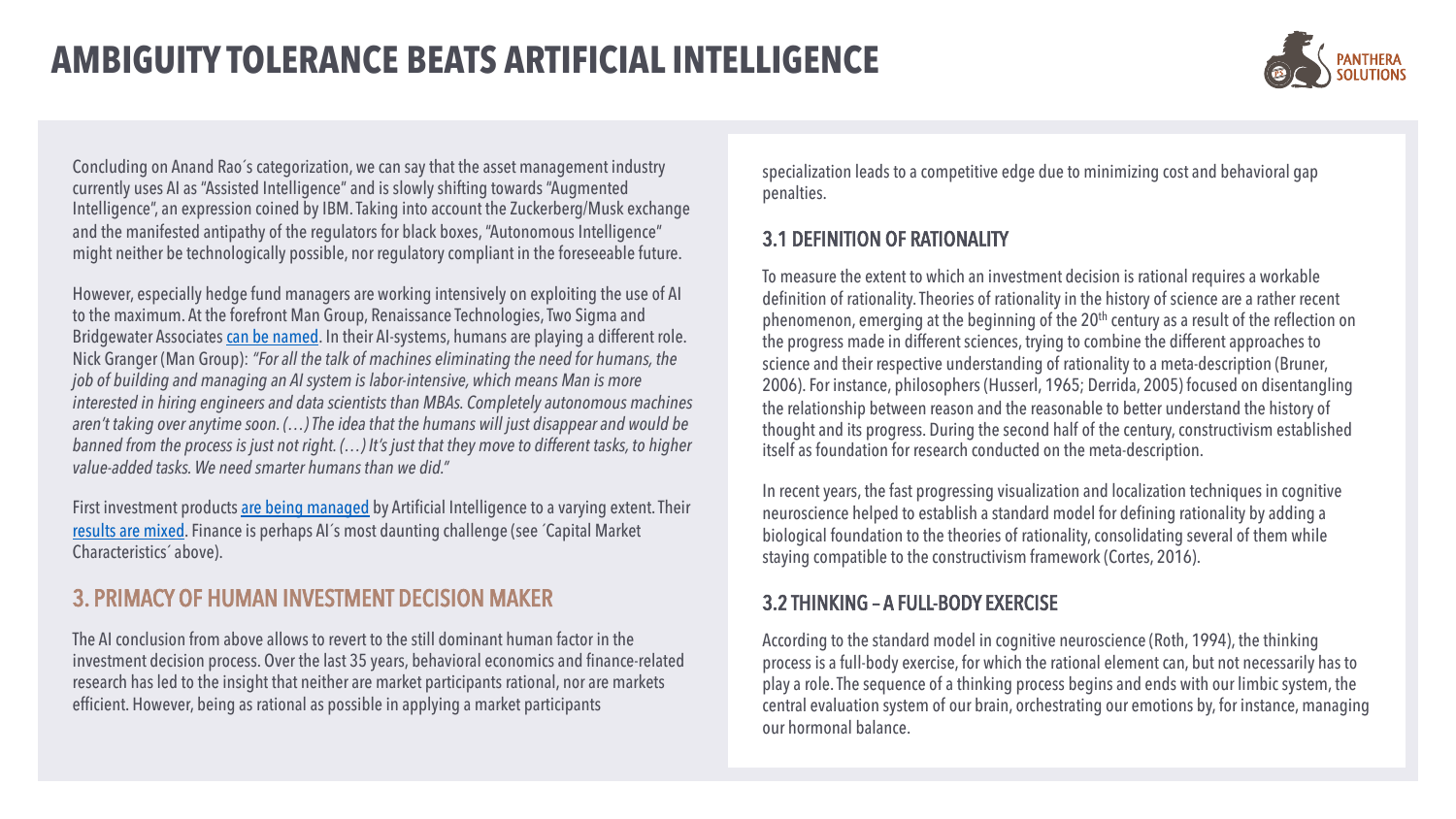



Illustration B Sequence of a Thinking Process. © Panthera Solutions

#### 3.3 AMBIGUITY TOLERANCE AS KEY TRIGGER FOR RATIONALITY

The dominance of our limbic system when taking decisions is plausible from an evolutionary perspective. Throughout the evolution of our species it increased our survival probabilities when gaining immediate clarity on whether a fight or flight response is more suitable. Ambiguous and/or complex situations do not allow immediate clarification on a preferred choice. The overwhelming character of ambiguous/complex situations leads our limbic system to switch to anxiety mode, limiting the exposure of Prefrontal Cortex (PFC) and Orbitofrontal Cortex (OFC) to a decision making process and (Hartley/Phelps, 2012).

With our limbic system being at the centre of decision making, we are at constant risk of being exposed to cognitive dissonances that lead to cognitive biases that might lead to cognitive dissonances, and so on. If this spiral is triggered, it results in an increased gap between epistemological market reality and market perception of the decision maker, where the gap-induced blind spots create self-fuelling momentum (herding, groupthink, pro-cyclical investment behavior, etc.).

#### 3.4 IMPERATIVES FOR MAXIMIZING RATIONALITY IN DECISION MAKING

In a non-trivial system like capital markets, market participants are constantly exposed to the risk of being overwhelmed. To maximize the rational element in decision making, the limbic system needs to be

stimulated so as to maximize the contribution of PFC and OFC. In other words, we need to minimize the likelihood of our limbic system getting overwhelmed by ambiguity and complexity aversion. When becoming more ambiguity and complexity tolerant, intellect, reason (S2/ consciousness) and intuition (S1/ preconscious heuristics) increase their relevance in the decision making process.

In conclusion, the following imperatives can be defined to maximize rationality:

- As thinking is a full-body exercise, stimulate the limbic system as such to maximize the 1 contribution of intellect, reason and intuition for more rational decision making
- Proactively manage heuristics primary focus on preconscious heuristics, secondary focus on 2 unconscious heuristics
- Utilize latest technology, explicitly including AI, to proactively manage heuristics 3

Summarizing it with the words of Dan Ariely, Professor of Psychology and Business Economics, Duke University: *"Algorithms create some kind of discipline in how we are going to approach the world, rather than allowing us to take each situation separately, fully on gut intuition. We basically are forced to be more systematic about our decisions."*

#### 4. INVESTMENT DECISION ARCHITECTURE

Summarizing the findings so far: the art of managing assets most rationally in an evidence-driven, rule-based investment process depends on proactively managing the heuristics of investment decision makers ("ambiguity tolerance"), which are to be supported by quantitative tools (i.e. "artificial intelligence"). The concluding investment decision architecture provides a framework within which the decision makers can specialize to develop or maintain their competitive edge. It provides measurability and accountability. See illustration C.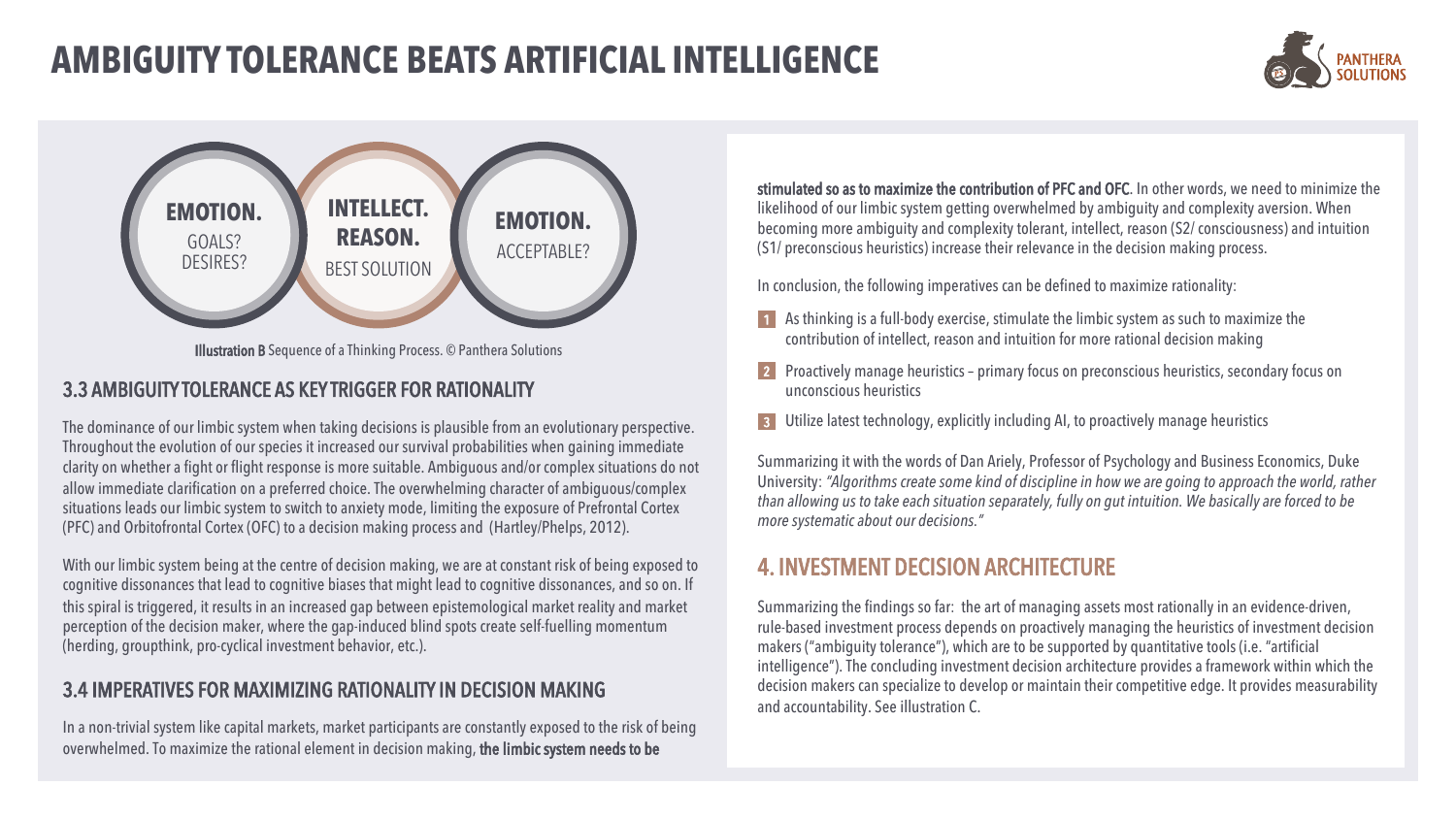



If professional investment decision makers are accepting the need for a competitive edge (see 1.1) that positions them as specialized leaders in an investment management niche, the following optimization goals within the above described investment decision architecture have to be targeted to establish a High Performance Investment Team©:



Illustration D High Performance Team© Optimization Goals. © Panthera Solutions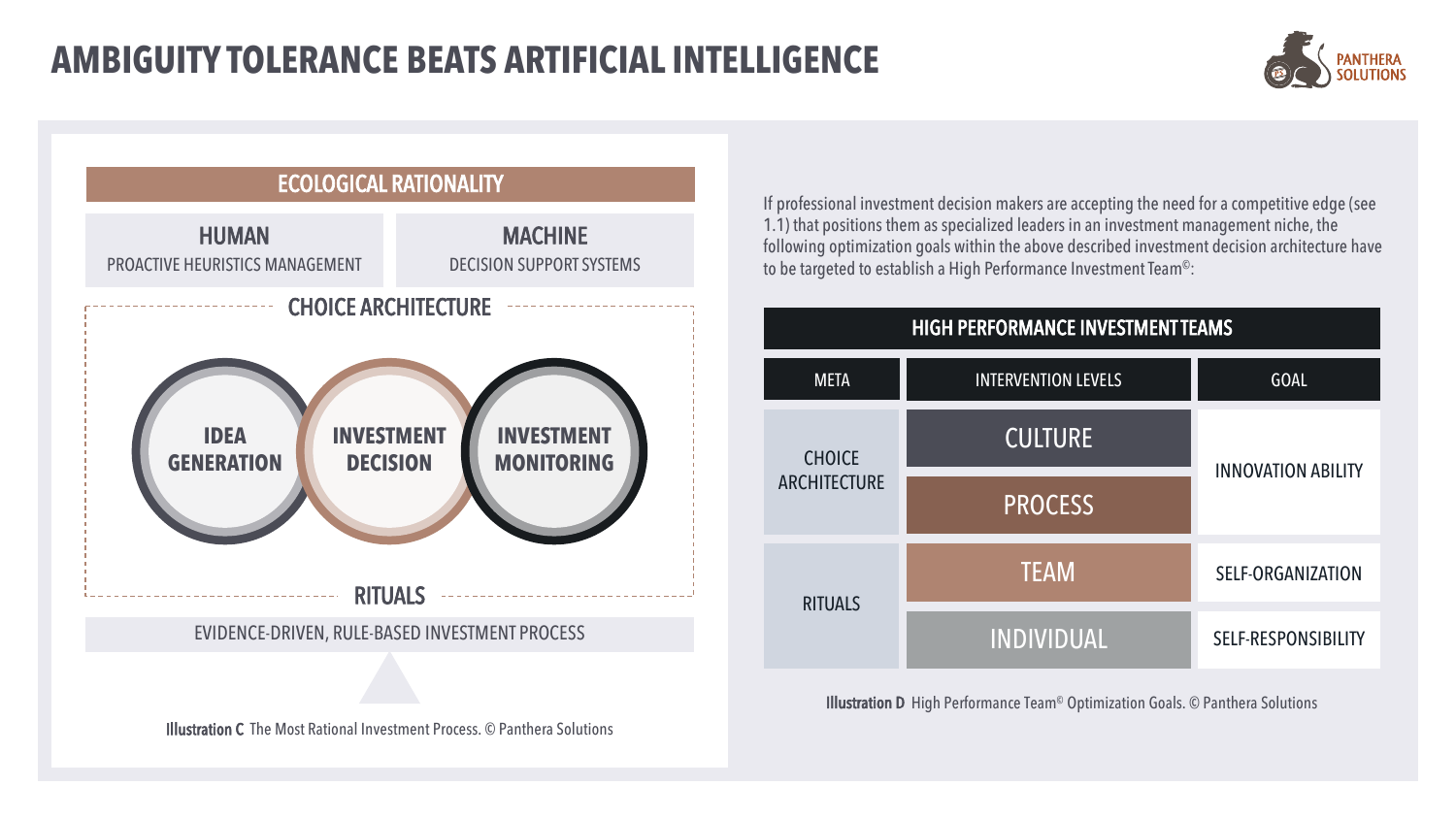

#### 5. ASSET MANAGEMENT KNOWLEDGE FRONTIER

Research has been focusing separately on individual decision making and organizational decision making in the past, mostly based on a concept of man as rational agent. This concept has been disproven, but the individual-organization divide survived despite the behavioral finance/economics critiques over the last 35 years. The persistent divide is explained as follows: the behavioral influence on decision making was considered a deficiency and not an opportunity. Solution-based thinking that tries to explore conditions under which our cognitive in/abilities can be managed to produce better (more rational) decisions, is a recent phenomenon.

This approach is especially new for investment decision making in several dimensions.

- First, many still consider the rational agent model and its related theories and methodologies as state-of-the-art.
- Second, even those considering behavioral finance insights, use it as a monstrance of knowledge, showing how considerate they are when being aware of cognitive biases while not making use of them – an expression of the common pretense in finance.
- Third, those who started working on solutions based on behavioral insights, are rather outward-oriented, trying to sense the sentiment of others (economies, groups of market participants, etc.) for instance through sentiment indices or cognitive finance.

### 6. CONCLUSION

In short, using introspection to improve the investment decision making quality by bridging the individual-organizational divide through an interplay between choice architecture (organization, including IT and AI architecture) and nudging (individual), enabling investors to become more ambiguity tolerant, can be considered the knowledge frontier in this domain.

Quod erat demonstrandum.

#### **POST SCRIPT**

As initially explained, this article focuses on the categorization of academic and practical insights on how to embed AI in their professional investment decision architecture, by managing their own ambiguity tolerance. Panthera Solutions, as investment decision architect, defines its competitive edge by its knowledge of best possible asset allocation principles and intervention methods to incorporate those principles. Please bear with us that as we refrain from showing details with regards to asset allocation principles and intervention methods for competitive reasons.